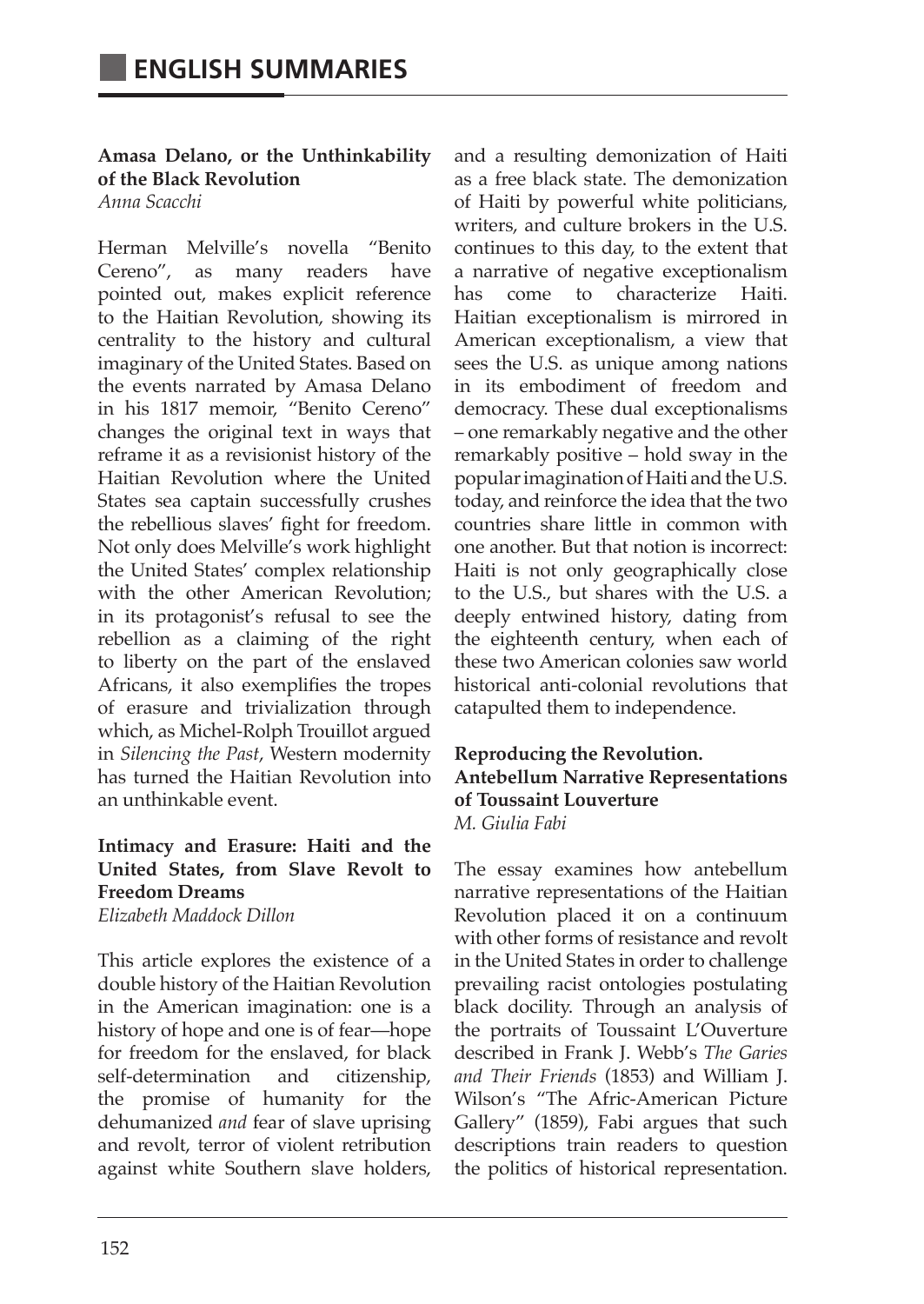The insurgent vision that emerges from Webb's and Wilson's texts connects them closely with the transnational emancipation project that dominates Martin R. Delany's better known *Blake; Or, The Huts of America* (1859).

## **Liberty, Independence, Citizenship: Haiti and Spanish America, 1790-1820**  *Federica Morelli*

The article deals with the impact of the Haitian Revolution on the Spanish American colonies. If on the one hand it contributed to complete the transformation of Cuba into a slave society and plantation colony, on the other it helped the spreading of new ideas about racial equality and slave emancipation in the Spanish Caribbean region. Several conspiracies and rebellions in Cuba and *Tierra Firme* (the Venezuelan and Colombian coasts) reveal that the Haitian Revolution expanded the revolutionary language of individual and natural rights among slaves and free people of color. This produced two significant consequences during the Spanish American independence wars a decade later: first, it compelled Creole elites to grant citizenship rights to free African descendants; second, the Haitian model pushed Spanish American patriots to recruit slaves in their armies, thus weakening the institution of slavery in the Spanish American countries.

## **"There's not a breathing of the common wind that will forget thee": Haiti Through the Black Renaissance** *Renata Morresi*

Ray, the Haitian intellectual, and Jake, the free-spirited main character of *Home to Harlem*, Claude McKay's successful novel, meet in the dining car of a train to Pittsburgh, where they are both employed. An immediate sympathy is born between the two, and if the pretext for a first conversation is the book Ray is reading, *Sapho* by Alphonse Daudet, short is the step from the lexicon of female homosexuality to the reference to the Haitian Revolution and its protagonists, up to Wordsworth's sonnet dedicated to Toussaint Louverture. A dreamy Jake listens attentively to Ray's lesson on the exemplary struggles and the constellation of relationships that contribute to compose the multifarious circum-Atlantic black community. In a comparable way for many crucial writers of the Black Renaissance, Haiti came to represent – not without contradictions and disputes – one of the most significant emotional and ideal centers for the elaboration of a transnational community, making a "shared lexicon of the revolution" available, as well as the vision of a third space of resistance and imagination. We owe this configuration to the partial overlapping of intellectual fields and aesthetic projects that were not always aligned and could be, in some cases, even discordant: Johnson's demands for liberation certainly did not correspond to Hurston's ideas on safeguarding Haiti, and the sweet island imagined by Hughes and Arna Bontemps in the children's book *Popo and Fifina: Children of Haiti* (1932) does not seem close to McKay's radical realism. These articulations of Haiti as a *topos*, as an object of research, as a physical place of travel, encounters, and origins, as a melting pot of relationships, and of Haiti's memory as the cornerstone of a collective history and the occasion of an alternative one, are far from homogeneous.